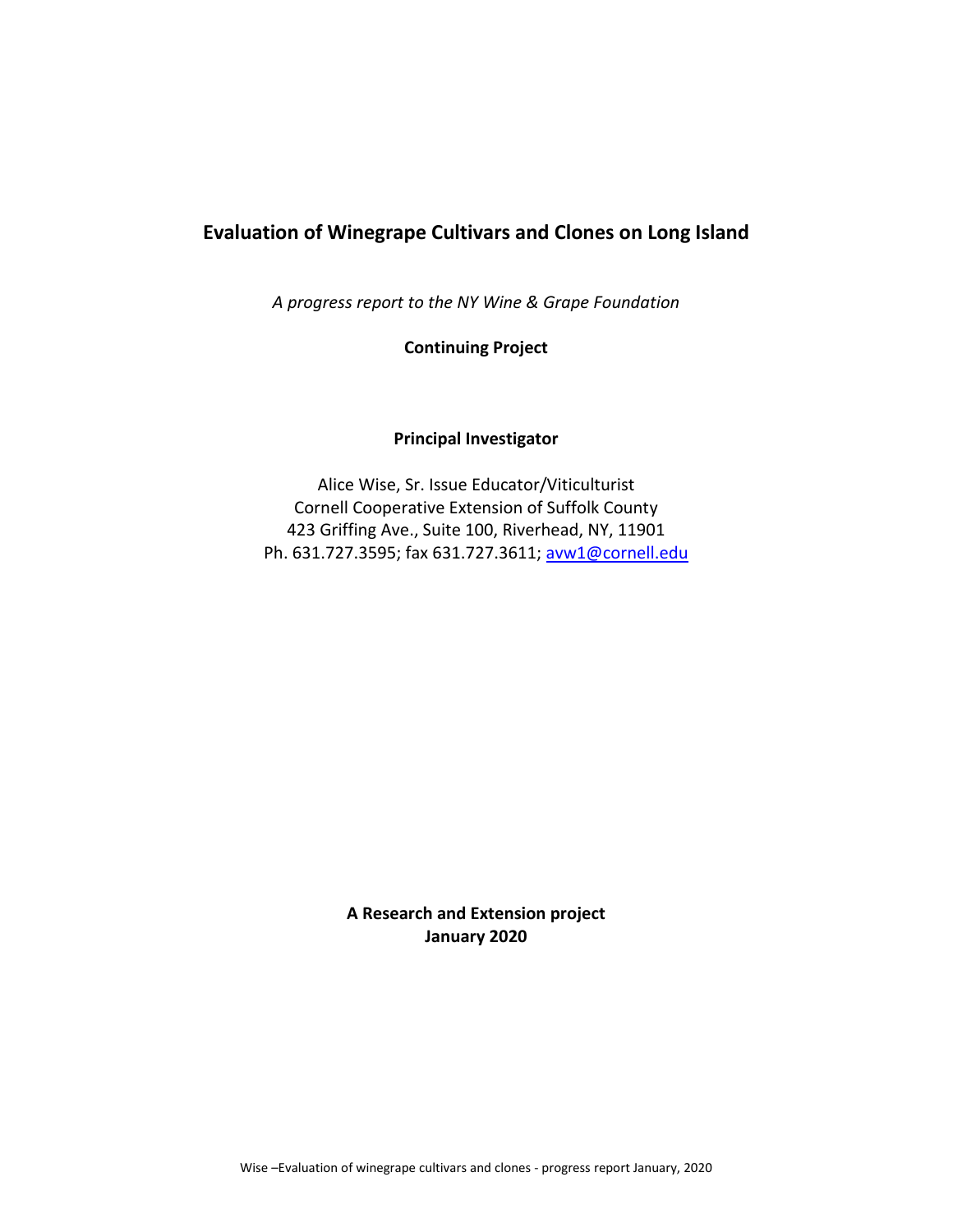**Summary:** In 2019, 35 winegrape varieties were evaluated at the Long Island Horticultural Research and Extension Center. Mencía, a Spanish red, and Rkatsiteli, a Georgian white, were planted in May. Among newer selections, we harvested crops from Vermentino, Arneis, Itasca, Moscato Giallo, Saperavi, NY 81 and Regent. NY81, Regent and Itasca are disease resistant hybrids. Due to warm, dry weather in late summer, ripening conditions were ideal in 2019. Fruit from 10 varieties was provided to local winemakers for small lot winemaking.

### **Objectives**

- 1. Vineyard evaluation of the core varieties Evaluation of 9 Chardonnay clones and 6 Merlot clones.
- 2. Evaluate new vinifera cultivars and clones Explore new and less common varieties.
- 3. Screen disease resistant hybrids Evaluate degree of disease resistance and fruit quality.

**Materials and Methods:** This 1.5-acre vineyard is located at LIHREC, Riverhead on a well-drained sandy loam soil. Vines are spaced 8x6 with VSP training and drip irrigation. Canopy management practices include shoot thinning to 4-5 shoots/ft. row, cluster zone leaf removal, crop adjustment and canopy hedging. The area under vines was maintained with a tractor-mounted mower; young vines were hand weeded. Each vine was harvested individually to determine cluster number, crop weight per vine and average cluster weight. From each variety/ clone, 100 berries were randomly sampled to obtain average berry weight, Brix, titratable acidity and pH.

## **Results and Discussion**

*Weather* – Rainfall was above average in the early season, average mid-summer then sunny, warm and dry in August and September. Temperatures were overall cooler than 2018; however, 2019 was much sunnier than 2018. There were 3458 GDD, similar to other seasons over the last 10 years.

*Pest management* – Downy mildew was a season-long challenge despite the dry weather. Leafroll virus manifested in previously asymptomatic vines which was very frustrating. *Botrytis* bunch rot (BBR) was almost non-existent. Sour rot was a concern only in Pinot Noir. Sauvignon Blanc, often plagued by sour rot, was clean. Later ripening reds had minor sour rot.

*Harvest –* Cluster rot was minimal due to dry, sunny weather in late summer. This allowed harvest based on ripeness rather than advancing cluster rot or impending bad weather. Sugars were high, acids were low to moderate, fruit was clean, yields were average to above average. 2019 may be one of the best harvests in the history the Long Island industry.

#### *Varieties removed in 2019*

\*Marquette – Marquette is a reliable, high quality red hybrid with good resistance to powdery and downy mildew. Vines were managed with >50% fewer fungicides vs. vinifera. Fruit ripened around Labor Day. Initially planted on VSP, yields gradually declined over 6 years to unsustainable levels. Yields rebounded after conversion to high wire. Vines were removed to make room for new hybrid selections.

\*Petite Pearl – These vines struggled to fill the (high wire) trellis despite extra water and nitrogen. Yields were low due to low berries/cluster as well as low cluster number/vine. Fruit was extremely susceptible to sour rot/fruit flies even in dry seasons. These vines had aerial phylloxera in 2018.

*Planting, 2019:* Two new vinifera varieties were planted, Mencía, a well-regarded Spanish red vinifera known for a range of wine styles, and Rkatsiteli, an aromatic white vinifera from Georgia (Europe).

*Chardonnay:* Yields were up in 2019 due to higher berries/cluster and in some cases larger berries. Clone 5 clusters were particularly large. Fruit was free from cluster rot at harvest.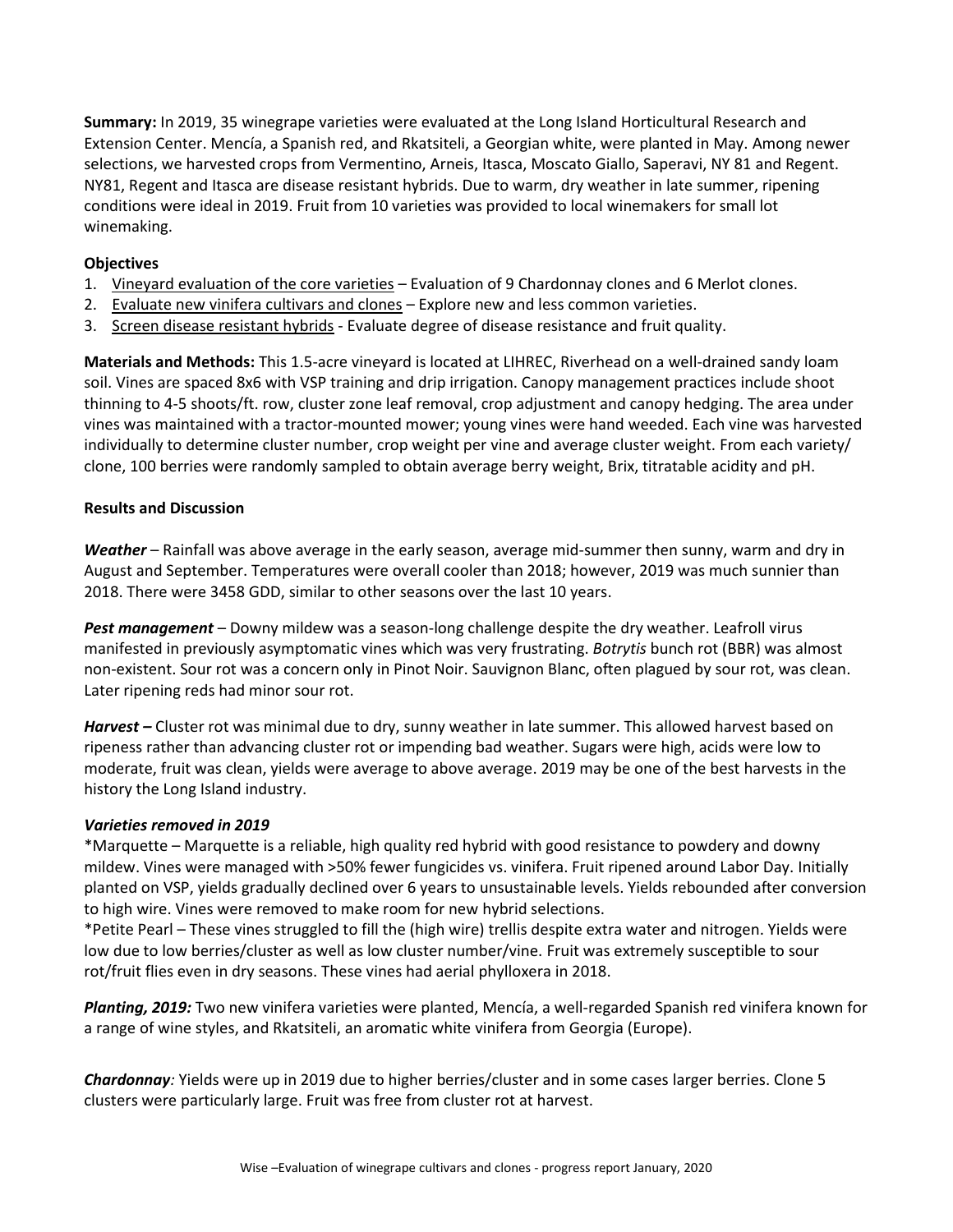|                 |                  |      | Clusters/vine  |                |      | Crop weight, $\frac{1}{2}$ lbs./vine <sup>3</sup> |                |      |      | Cluster wt., lbs./cluster |                |
|-----------------|------------------|------|----------------|----------------|------|---------------------------------------------------|----------------|------|------|---------------------------|----------------|
| Clone           | Harvest          | 3309 | 101-14         | Own            | 3309 | 101-14                                            | Own            | 3309 | 3309 | 101-14                    | Own            |
|                 | Date             |      |                |                |      |                                                   |                | 2018 | 2019 | 2019                      | 2019           |
| 5               | $10-2$           | 15.1 | 14.9           | 14.8           | 9.1  | 9.4                                               | 8.6            | 0.50 | 0.60 | 0.64                      | 0.59           |
| 15              | $\bf{u}$         | 21.4 | 21.2           | 22.1           | 7.5  | 7.1                                               | 6.9            | 0.32 | 0.36 | 0.34                      | 0.31           |
| 17              | $\mathbf{u}$     | 22.5 | 20.4           | 21.9           | 7.8  | 7.5                                               | 6.9            | 0.30 | 0.35 | 0.37                      | 0.32           |
| 75              | $\mathbf{u}$     | 19.5 |                | 19.5           | 7.2  |                                                   | 7.7            | 0.32 | 0.37 | ٠                         | 0.40           |
| 76              | $\mathbf{u}$     | 21.3 | $\blacksquare$ | $\blacksquare$ | 7.2  | $\blacksquare$                                    | ٠.             | 0.26 | 0.34 |                           | $\blacksquare$ |
| 78              | $\mathbf{u}$     | 20.4 | $\blacksquare$ | 22.3           | 7.5  | $\blacksquare$                                    | 7.2            | 0.27 | 0.37 | ٠                         | 0.33           |
| 95              | $\mathbf{u}$     | 22.1 |                | 23.3           | 7.5  |                                                   | 7.7            | 0.32 | 0.34 | ٠                         | 0.33           |
| $95-RB1$        | $\mathbf{u}$     | 16.5 | $\blacksquare$ | $\blacksquare$ | 4.6  | $\blacksquare$                                    | $\blacksquare$ | 0.22 | 0.26 | ٠                         | $\blacksquare$ |
| 96              | $\mathbf{u}$     | 18.3 |                | 21.3           | 7.5  |                                                   | 9.3            | 0.33 | 0.41 | ٠                         | 0.44           |
| GS <sup>2</sup> | $\boldsymbol{u}$ | ٠    | 21.5           |                | п.   | 6.6                                               | п.             | 0.24 | п.   | 0.31                      |                |

Table 1. Yield components of Chardonnay clones by rootstock, LIHREC vineyard, 2019

– Confirmed red blotch infected vines. 2 – GS (grower selection) vines are replicated on 101-14 rootstock only.

3 - 7 lbs/vine is equivalent to ~ 3.2 tons/acre. · Indicates vines not replicated on that rootstock.

Table 2. Yield components of Chardonnay clones by rootstock, LIHREC vineyard, 2019

| Clone           |       |                | Berries/cluster |                |      | Berry weight - grams |                |                |
|-----------------|-------|----------------|-----------------|----------------|------|----------------------|----------------|----------------|
|                 | 2018  |                | 2019            |                | 2018 |                      | 2019           |                |
|                 | 3309  | 3309           | 101-14          | own            | 3309 | 3309                 | 101-14         | own            |
| 5               | 146.7 | 170.2          | 174.0           | 162.6          | 1.87 | 1.93                 | 1.92           | 1.88           |
| 15              | 94.9  | 130.0          | 114.5           | 103.0          | 1.64 | 1.59                 | 1.56           | 1.57           |
| 17              | 103.5 | 117.5          | 117.3           | 102.5          | 1.68 | 1.82                 | 1.84           | 1.74           |
| 75              | 124.7 | 146.8          | $\blacksquare$  | 130.8          | 1.55 | 1.63                 |                | 1.70           |
| 76              | 86.3  | 119.7          | ٠               | п              | 1.63 | 1.75                 |                | $\blacksquare$ |
| 78              | 99.9  | 133.9          |                 | 112.7          | 1.57 | 1.71                 |                | 1.67           |
| 95              | 95.8  | 109.2          | ٠               | 118.7          | 1.74 | 1.83                 |                | 1.73           |
| $95-RB1$        | 67.6  | 80.8           | ٠               | ٠              | 1.69 | 1.85                 |                |                |
| 96              | 104.7 | 135.5          |                 | 129.7          | 1.67 | 1.86                 | $\blacksquare$ | 1.79           |
| GS <sup>2</sup> | 93.0  | $\blacksquare$ | 123.7           | $\blacksquare$ | 1.57 | $\blacksquare$       | 1.69           | ٠              |

– confirmed red blotch infected vines. 2 – GS vines are replicated on 101-14 rootstock only.

▪ Indicates vines not replicated on that rootstock.

Table 3. Fruit ripening, Chardonnay clones /3309, LIHREC vineyard, 2019

|                 | ັ    |       |         |      |      |      |  |
|-----------------|------|-------|---------|------|------|------|--|
|                 |      | °Brix | TA, g/I |      | pH   |      |  |
| Clone           | 2018 | 2019  | 2018    | 2019 | 2018 | 2019 |  |
| 5               | 19.2 | 22.6  | 7.8     | 8.9  | 3.29 | 3.26 |  |
| 15              | 19.9 | 22.3  | 6.8     | 5.6  | 3.34 | 3.44 |  |
| 17              | 19.1 | 21.6  | 6.4     | 5.4  | 3.39 | 3.38 |  |
| 75              | 20.1 | 23.1  | 6.0     | 6.9  | 3.29 | 3.37 |  |
| 76              | 19.6 | 22.3  | 7.2     | 7.4  | 3.32 | 3.39 |  |
| 78              | 19.4 | 22.3  | 6.0     | 7.5  | 3.30 | 3.32 |  |
| 95              | 19.6 | 22.6  | 6.2     | 7.2  | 3.22 | 3.35 |  |
| 96              | 19.8 | 21.4  | 6.0     | 7.5  | 3.39 | 3.38 |  |
| GS <sup>1</sup> | 19.8 | 22.4  | 5.0     | 7.4  | 3.33 | 3.41 |  |

– GS vines are grafted onto 101-14 rootstock only.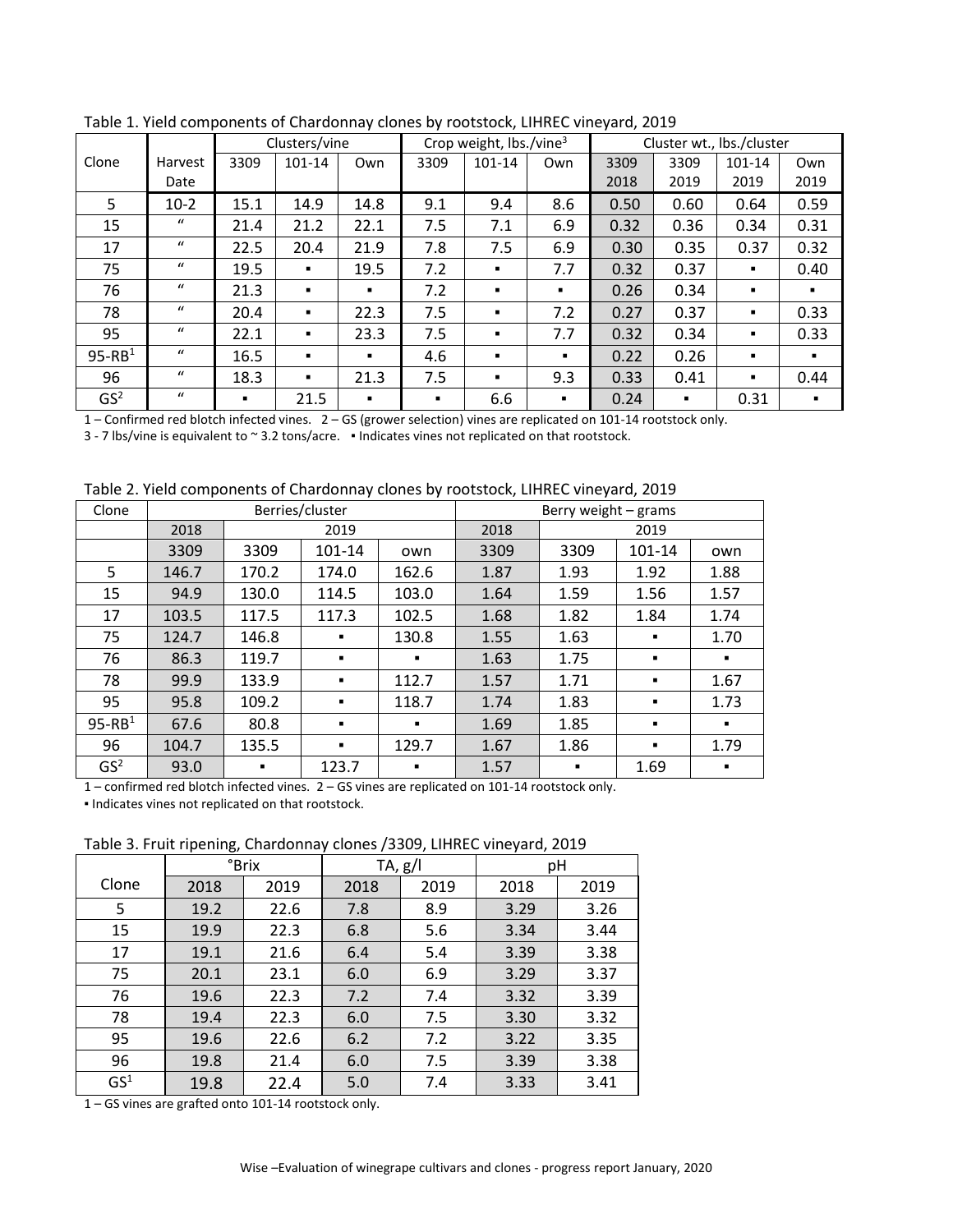*White varieties other than Chardonnay*: During field tours, growers were most impressed with flavors of Verdejo, Vermentino and Albariño. Four of 28 Verdejo vines again showed a distinctive berry scarring and stipuling of leaves. Virus tests thus far have been negative. At harvest, little or no field cleaning was necessary for all these varieties as cluster rot was minimal. As with Chardonnay, clusters were larger in 2019 vs. 2018 due primarily to a higher number of berries/cluster. The newest variety is Itasca, a cold hardy hybrid from MN with mildew and phylloxera resistance. It is intended for dry, white wines, has pear, floral and mineral notes. These vines were sprayed for phomopsis and black rot until fruit set (late June). After that, they received only 3 applications of Lifegard (*Bacillus mycoides* isolate J, Certis, USA). Vines were completely free from fungal disease at harvest.

|                          | Harvest          | . .<br>Clust. | Crop wt.  | Cluster wt.  | Berries/ | Berry  |             | TA,  |      |
|--------------------------|------------------|---------------|-----------|--------------|----------|--------|-------------|------|------|
| Variety                  | date             | no./vine      | lbs./vine | lbs./cluster | cluster  | wt.-g. | <b>Brix</b> | g/l  | pH   |
| Albariño/14 <sup>1</sup> | $9 - 30$         | 21.5          | 5.8       | 0.27         | 108.3    | 1.40   | 22.3        | 9.2  | 3.20 |
| Aligoté 1/09             | $\boldsymbol{u}$ | 18.8          | 9.4       | 0.50         | 127.0    | 2.06   | 19.6        | 8.4  | 3.24 |
| Arneis/14                | $\boldsymbol{u}$ | 12.4          | 6.6       | 0.54         | 158.0    | 1.66   | 23.8        | 7.5  | 3.36 |
| Auxerrois 45/14          | $9 - 25$         | 21.5          | 9.5       | 0.44         | 127.8    | 1.99   | 21.3        | 5.4  | 3.44 |
| Gewürztraminer 1/09      | $9 - 30$         | 26.8          | 6.6       | 0.25         | 92.9     | 1.86   | 23.2        | 5.0  | 3.80 |
| Gewürztraminer 3/09      | $\boldsymbol{u}$ | 17.3          | 3.7       | 0.21         | 72.4     | 1.96   | 23.2        | 4.8  | 3.75 |
| Grüner Veltliner/14      | $9 - 30$         | 12.8          | 9.6       | 0.75         | 211.3    | 1.94   | 23.1        | 5.3  | 3.53 |
| Itasca/own (2 yrs old)   | $8 - 27$         | ٠             | ٠         | 0.10         | 50.7     | 1.27   | 25.5        | 6.6  | 3.14 |
| Malvasia Bianca/09       | $9 - 23$         | 8.0           | 5.6       | 0.70         | 133.9    | 2.75   | 20.5        | 7.2  | 3.29 |
| Moscato Giallo/09        | $9 - 30$         | 12.9          | 6.4       | 0.50         | 103.5    | 2.63   | 20.8        | 6.3  | 3.39 |
| Muscat Ottonel 1/09      | $9 - 17$         | 23.8          | 6.9       | 0.29         | 74.0     | 2.42   | 19.8        | 5.4  | 3.35 |
| NY 81/09 <sup>2</sup>    | $9 - 23$         | 14.1          | 5.4       | 0.38         | 110.0    | 1.66   | 23.2        | 7.5  | 3.22 |
| Petit Manseng/14         | $10-22$          | 16.4          | 5.5       | 0.34         | 142.0    | 1.12   | 27.1        | 12.6 | 2.85 |
| Pinot Gris 146/09        | $9 - 23$         | 17.0          | 5.7       | 0.34         | 118.2    | 1.48   | 21.5        | 5.4  | 3.42 |
| Pinot Gris 152/09        | $\boldsymbol{u}$ | 22.0          | 7.4       | 0.34         | 127.1    | 1.50   | 21.5        | 7.4  | 3.49 |
| Sauv.Blanc 1/09          | $\boldsymbol{u}$ | 22.9          | 8.6       | 0.37         | 124.3    | 1.68   | 23.9        | 8.1  | 3.20 |
| Sauv.Blanc 376/14        | $9 - 24$         | 23.6          | 8.6       | 0.37         | 119.6    | 1.78   | 23.5        | 6.6  | 3.36 |
| Sauv.Blanc 530/14        | $\boldsymbol{u}$ | 23.8          | 7.4       | 0.31         | 121.3    | 1.50   | 23.8        | 5.4  | 3.33 |
| Semillon 2/09            | $9 - 30$         | 15.3          | 6.4       | 0.42         | 122.1    | 1.64   | 22.2        | 8.9  | 3.26 |
| Semillon 3/09            | $\boldsymbol{u}$ | 15.8          | 6.3       | 0.40         | 107.4    | 2.12   | 22.2        | 6.6  | 3.23 |
| Tocai Friulano 1/14      | $9 - 23$         | 18.3          | 4.6       | 0.25         | 107.5    | 1.44   | 20.9        | 6.6  | 3.46 |
| Verdejo/09               | $9 - 19$         | 16.7          | 7.5       | 0.45         | 112.6    | 2.40   | 21.2        | 6.8  | 3.41 |
| Vermentino/5BB           | $9 - 19$         | 13.6          | 7.9       | 0.59         | 114.4    | 3.47   | 21.0        | 6.9  | 3.29 |

Table 4. Performance of white winegrape varieties, LIHREC vineyard, 2019

1–Leaf roll infected vines. 2 - Riesling x Cayuga White hybrid; ▪ Indicates data not collected. 7 lbs/vine is equivalent to ~3.2 tons/a.

*Merlot:* Berries/cluster were higher in 2019 vs. 2018; berry size was higher in UCD but not French clones. Clones 1 & 3 are widely planted and are consistently good performers in yield and quality. Clone 6 consistently requires heavy cluster thinning. If high production is the goal, clone 6 is a good choice. Many growers like the fruit quality of clone 181. Clones 181 and 314 have large clusters and require careful thinning. Detailed yield component and ripening data may be found in the Appendix or by contacting the Principal Investigator.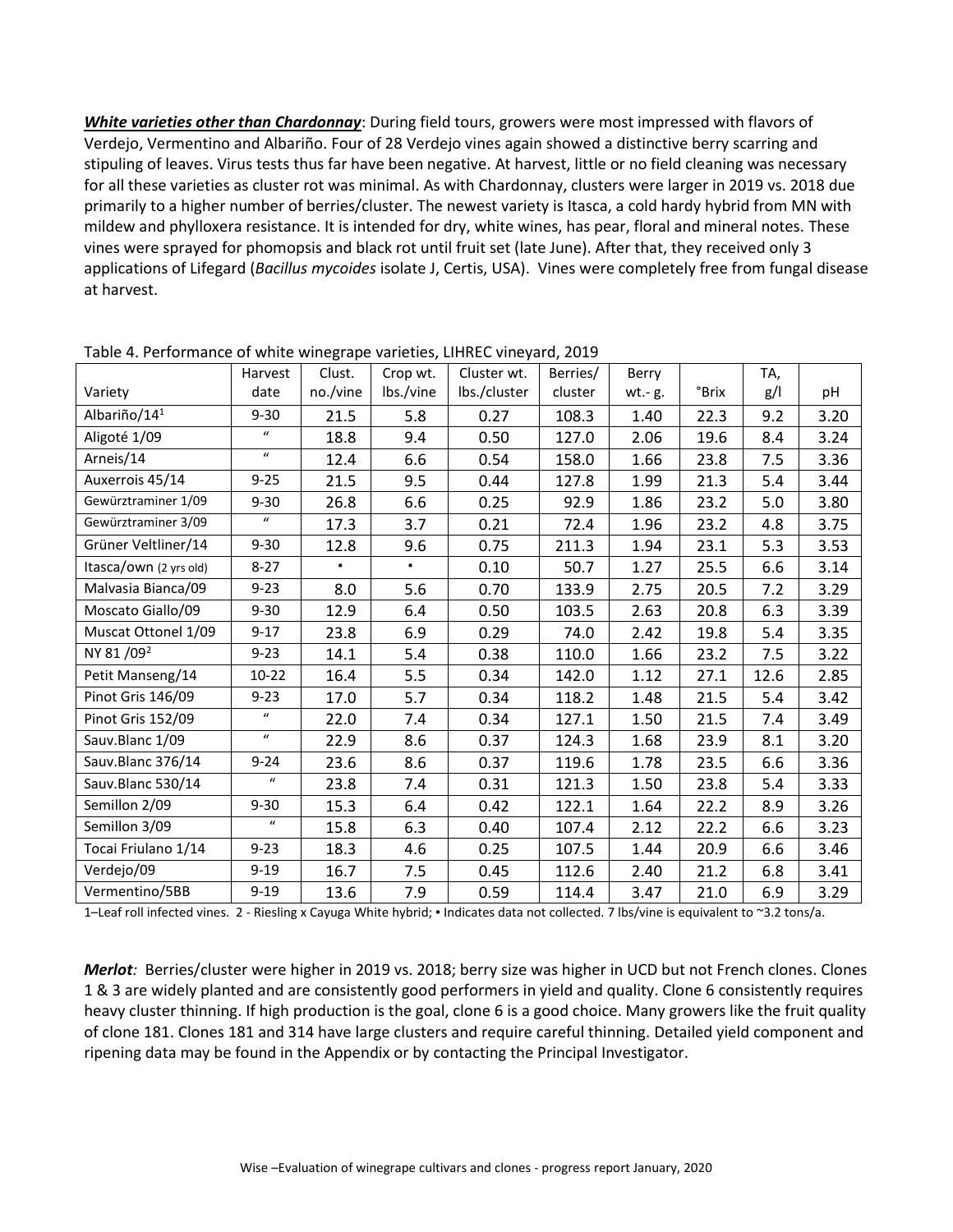*Red varieties other than Merlot***:** Clusters were generally larger in 2019 due to higher berries/ cluster and in some cases higher berry weights. Pinot Noir and Zweigelt had moderate sour rot at harvest, as is the case every year. Otherwise, the red viniferas had little or no cluster rot, even larger clustered varieties such as Sangiovese. Due to the sunny, dry weather, it was a very good year for ripening red vinifera. Detailed yield component and ripening data may be found in the Appendix or by contacting the Principal Investigator.

Recently planted reds include Regent and Saperavi. Regent, planted in 2017, is a red hybrid with Chambourcin, Müller-Thurgau and Silvaner parentage. It is widely planted in Germany. In 2019, vines were sprayed for black rot and phomopsis through fruit set. After that, only 2 sprays of Lifegard (*Bacillus mycoides* isolate J, Certis, USA) were applied. At harvest, vines had no powdery mildew and just a few minor lesions of downy in the upper canopy. Regent is purportedly winter-sensitive. Thus far, there has been no winter injury in this planting. Saperavi vines, planted in 2015, continue to struggle with trellis fill. Some of the vines also annually develop pronounced leaf reddening post-veraison. Virus tests have been negative.

*Winemakers and winemaking:* There has been a definite uptick in interest from local winemakers in the last several years. Tours of the vineyard were held in July and September. Several winemakers on the tour had never seen the vineyard. The fruit of 10 varieties was provided to three local winemakers for small lot winemaking. This proved to be enormously popular as it enables winemakers to gain experience with unusual varieties. Together with industry members, we hope to evaluate the results in late winter. Varieties: Arneis, Auxerrois, Grüner Veltliner, Moscato Giallo, NY 81, Petit Manseng, Regent, Saperavi, Vermentino, Zweigelt.

**Conclusion:** Evaluation of winegrape varieties and clones has been a long-term project on Long Island. With steep planting costs for vineyards, >\$20,000/acre, it is essential to choose varieties carefully. The goals of this work are to determine fruit quality potential, disease susceptibility and economic viability. Traditional varieties such as Chardonnay and Merlot continue to play an important role due to their reliability and versatility in the winery. However, growers are also interested in diversifying their wine portfolio so that continued exploration of uncommon varieties is important. Inclusion of disease resistant hybrids in this planting furthers the industry goals of improving environmental stewardship. For this reason, hybrids may play a larger role in future industry plantings.

**Acknowledgements**: We extend sincerest thanks to Long Island growers, whose continued support of this trial enables matching support generously provided by the New York Wine & Grape Foundation. This project was also supported by Cornell University's Federal Capacity Funds grant program. Many thanks to Double A Vineyards and Amberg Grapevines for donations of plant material.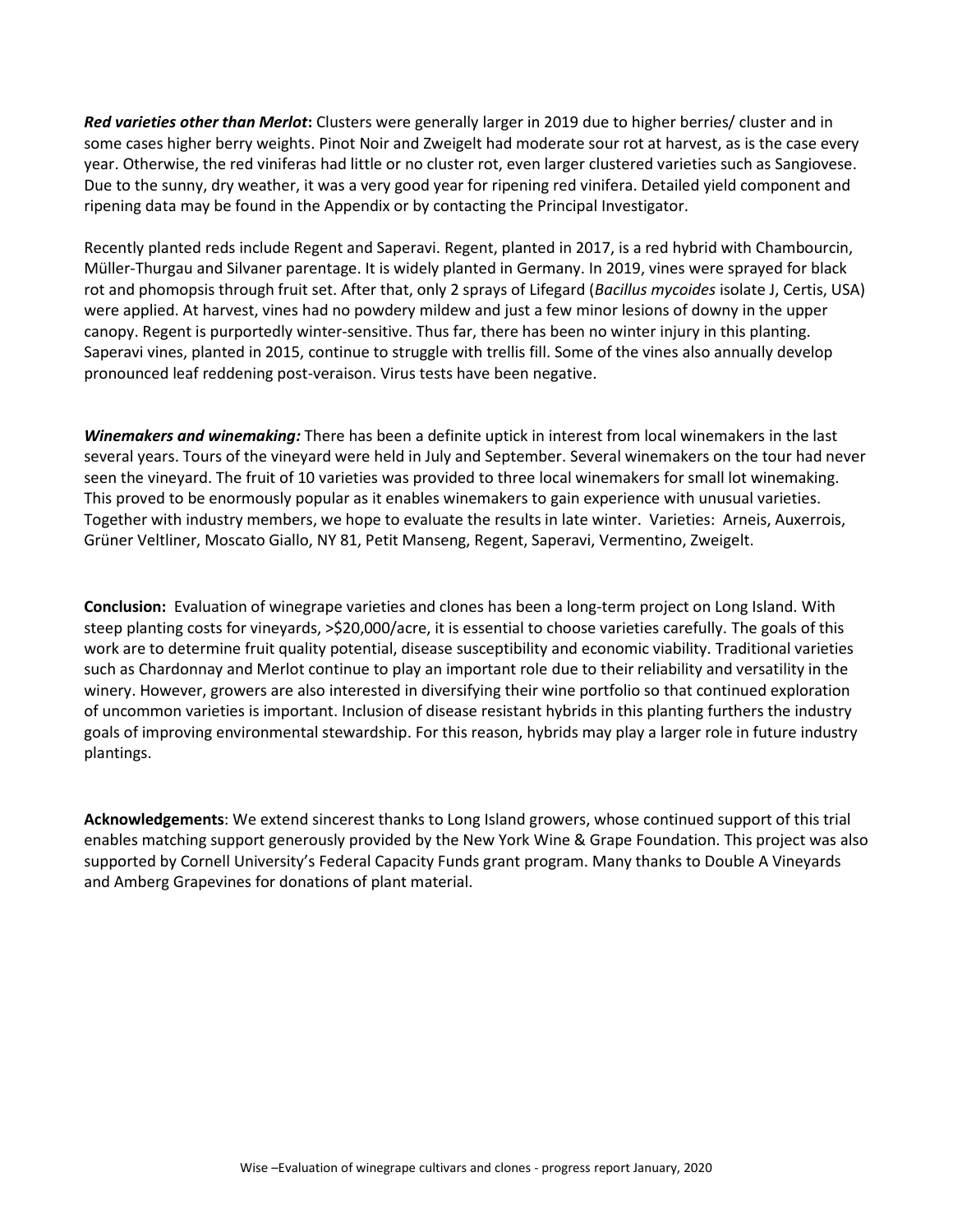# **Appendix**

## **Evaluation of Winegrape Cultivars and Clones on Long Island Progress Report, Jan., 2020**

Principal Investigator - Alice Wise, Extension Educator/Viticulturist, Cornell Cooperative Extension of Suffolk Co, 423 Griffing Ave., Suite 100, Riverhead, NY, 11901, Ph. 631.727.3595; [avw1@cornell.edu](mailto:avw1@cornell.edu)

**Impact Statement** – The installation of one acre of winegrapes ranges from \$20-30,000; consequently, a poorly performing variety can be a costly mistake. In a grower survey, 90% of respondents indicated they had used information from this vineyard in their planting decisions; in 2019 this included Auxerrois and Verdejo. Disease resistant hybrids were successfully managed with <50% reduction in fungicide use.

**Publications and presentations** – Local growers toured the vineyard during Plant Science Day, July 31 (22 growers) and on September 4 (15 growers). During the latter meeting, we had a 'fruit tasting' – clusters from 20 varieties were available for a comparative tasting (photo in Veraison to Harvest newsletter, Sept. 6, 2019). Three presentations on this trial will be given in 2020 in Hershey, PA (January), Charlottesville, VA (February) and Long Island (April). Observations and data from this vineyard appeared or will appear in the following:

- Long Island Fruit & Vegetable Update newsletter (circ.218, weekly)
- Suffolk County Ag News (circ.330, monthly) Feb.19, Dec.19 and Feb.20.
- Veraison to Harvest weekly newsletters (circ.800+)
- Long Island Vineyard Manager List Serv (104 members)
- LIHREC Annual Report, due to be posted spring, 2020 at [http://cuaes.cals.cornell.edu/farms/lihrec.](http://cuaes.cals.cornell.edu/farms/lihrec)
- CCE grape program website (>2400 website hits, 2019) includes an article on Alterative White Winegrape Varieties and Alternative Red Winegrape Varieties. An article on the trial was posted to Appellation Cornell (circ.1200) April, 2015; reprinted June 2015 in Wines and Vines trade magazine (circ. 9193). [http://grapesandwine.cals.cornell.edu/sites/grapesandwine.cals.cornell.edu/files/shared/Research%20Focu](http://grapesandwine.cals.cornell.edu/sites/grapesandwine.cals.cornell.edu/files/shared/Research%20Focus%202015-2.pdf) [s%202015-2.pdf.](http://grapesandwine.cals.cornell.edu/sites/grapesandwine.cals.cornell.edu/files/shared/Research%20Focus%202015-2.pdf)

|       |              |      | Clusters/vine  |                |      | Crop weight, lbs./vine |                |      |      | Cluster wt., lbs./cluster |                |
|-------|--------------|------|----------------|----------------|------|------------------------|----------------|------|------|---------------------------|----------------|
| Clone | Harvest      | 3309 | 101-14         | Own            | 3309 | 101-14                 | Own            | 3309 | 3309 | 101-14                    | Own            |
|       | date         |      |                |                |      |                        |                | 2018 | 2019 | 2019                      | 2019           |
|       | 10-21        | 17.3 | 16.2           | 18.0           | 8.0  | 7.0                    | 6.7            | 0.30 | 0.46 | 0.44                      | 0.38           |
| 3     | $\mathbf{u}$ | 16.4 | 15.8           | 18.3           | 7.2  | 7.3                    | 6.6            | 0.29 | 0.44 | 0.47                      | 0.37           |
| 6     | $\bf{u}$     | 15.9 | $\blacksquare$ | $\blacksquare$ | 7.0  | $\blacksquare$         | $\blacksquare$ | 0.34 | 0.45 | $\blacksquare$            | $\blacksquare$ |
| 8     | $10 - 22$    | 19.6 | 20.6           | 21.0           | 7.1  | 6.6                    | 6.2            | 0.25 | 0.37 | 0.33                      | 0.29           |
| 181   | 10-21        | 12.5 | $\blacksquare$ | $\blacksquare$ | 6.9  | $\blacksquare$         | $\blacksquare$ | 0.41 | 0.56 | $\blacksquare$            | $\blacksquare$ |
| 314   | $\bf{u}$     | 11.6 | $\blacksquare$ | $\blacksquare$ | 6.4  | $\blacksquare$         | $\blacksquare$ | 0.36 | 0.56 | $\blacksquare$            | $\blacksquare$ |

## **Tables and Graphs (continued from Progress report)**

Table 5. Yield components of Merlot clones by rootstock, LIHREC vineyard, 2019

▪ Indicates vines not replicated on that rootstock. 7 lbs/vine is equivalent to about 3.2 tons/acre.